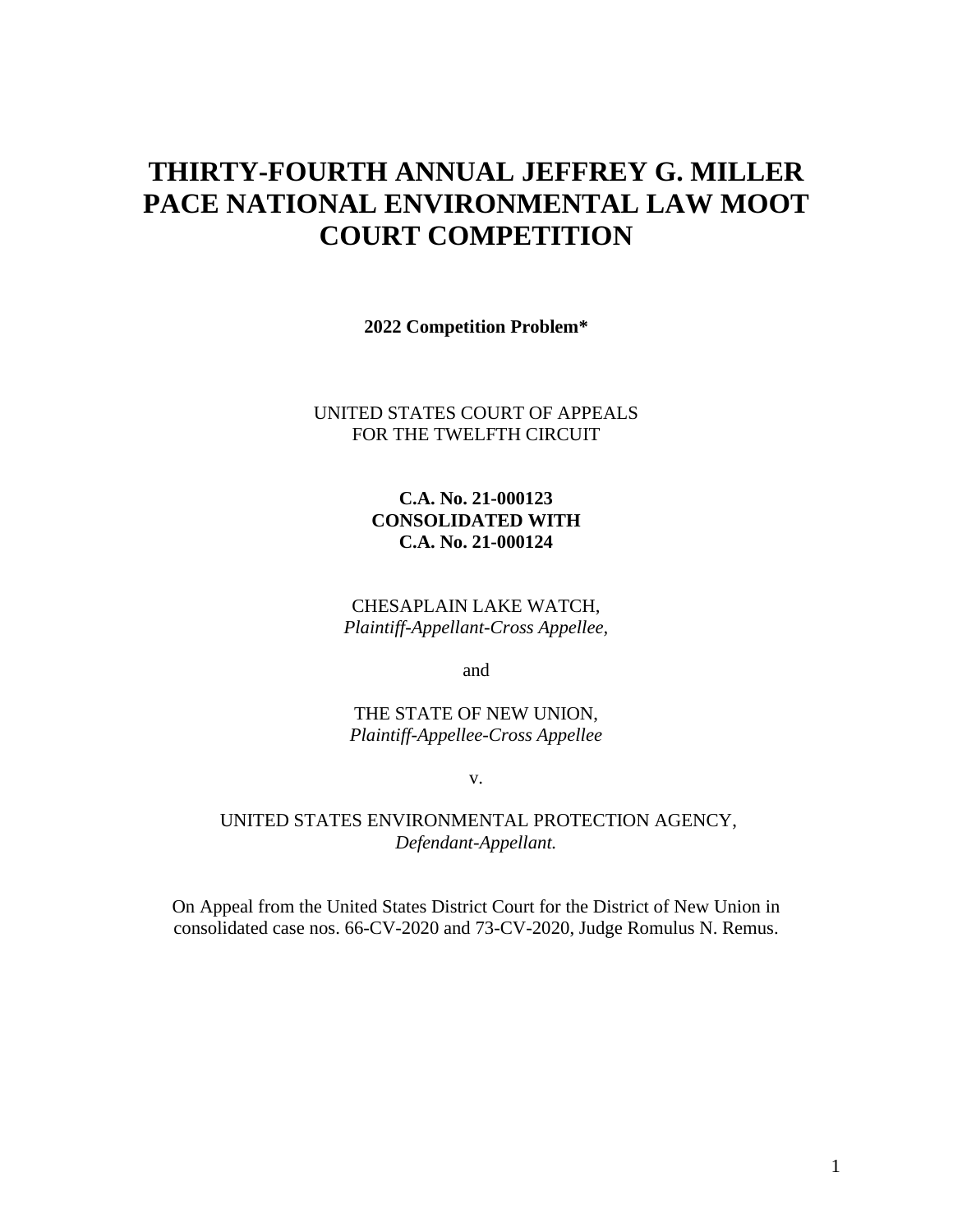# **ORDER**

Following the issuance of an Order of the United States District Court for the District of New Union dated August 15, 2021 in 66-CV-2020 and 73-CV-2020 (consolidated cases), Chesaplain Lake Watch (CLW), the State of New Union, and the United States Environmental Protection Agency (EPA) each filed a timely Notice of Appeal.

CLW appeals from the District Court's determinations 1) that EPA's interpretation of the term Total Maximum Daily Load to include wasteload allocations and load allocations violated the Clean Water Act (CWA) § 303(d), 33 U.S.C. § 1313(d), and 2) that EPA's credit for nonpoint pollution reductions to be achieved through implementation of best management practices (BMPs) to make point source pollution reductions less stringent, was not arbitrary or capricious or an abuse of discretion based on the record before EPA.

EPA appeals 1) from the District Court's order vacating EPA's rejection of New Union's phosphorus TMDL for the Lake Chesaplain Watershed and vacating its regulatory definition of the term TMDL to include wasteload allocations and load allocations, and 2) from the District Court's determination that phased implementation of an annual percentage reduction TMDL was a violation of CWA § 303(d), 33 U.S.C. § 1313(d).

Therefore, it is hereby ordered that the parties brief all of the following issues:

1) Whether EPA's determination to reject the New Union Chesaplain Watershed phosphorus TMDL and adopt its own TMDL and implementation plan for the Lake Chesaplain Watershed is ripe for judicial review. (EPA argues that it is not ripe; CLW and New Union argue that it is ripe).

2) Whether EPA's determination to reject the New Union Chesaplain Watershed phosphorus TMDL on the grounds that the TMDL failed to include wasteload allocations and load allocations is contrary to law, as an incorrect interpretation of the term "total maximum daily load" in CWA § 303(d). (EPA and CLW argue that this interpretation is correct; New Union argues that it is not).

3) Whether EPA's adoption of a TMDL for the Lake Chesaplain Watershed consisting of an annual pollution loading reduction to be phased in over five years violates the CWA § 303(d) requirements for a valid TMDL. (CLW argues EPA's action violates CWA § 303(d); EPA and New Union argue that it does not).

4) Whether EPA's adoption of a credit for anticipated BMP pollution reductions to reduce the stringency of wasteload allocations for point sources for implementation of the Lake Chesaplain TMDL was arbitrary and capricious or an abuse of discretion due to the lack of assurance of BMP implementation. (CLW argues that EPA's BMP credit was arbitrary and capricious and an abuse of discretion; EPA and New Union argue that it was not).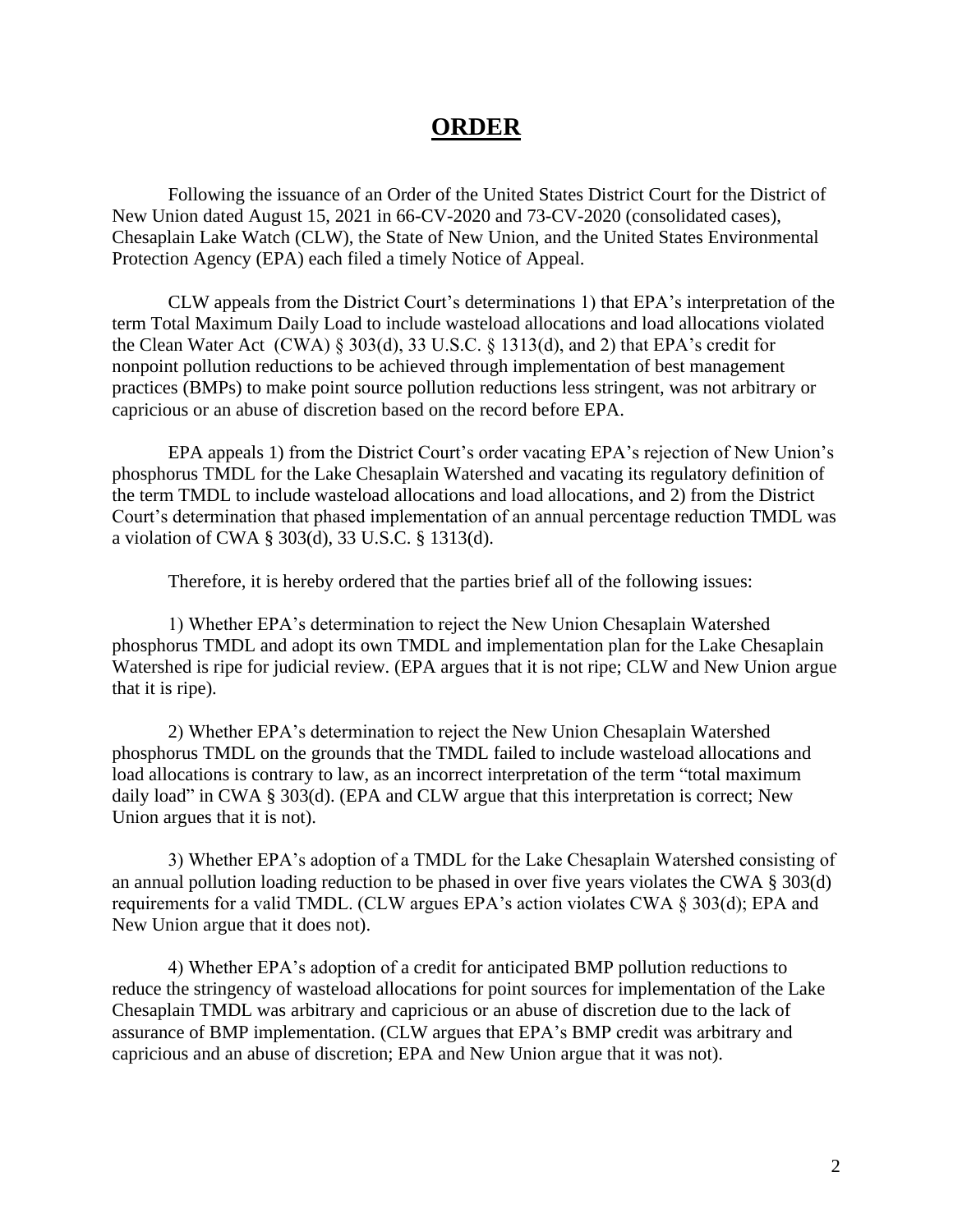# SO ORDERED

Entered 1<sup>st</sup> day of September 2021 [NOTE: No decisions decided or documents dated after September 1, 2021 may be cited in the briefs or in oral argument.]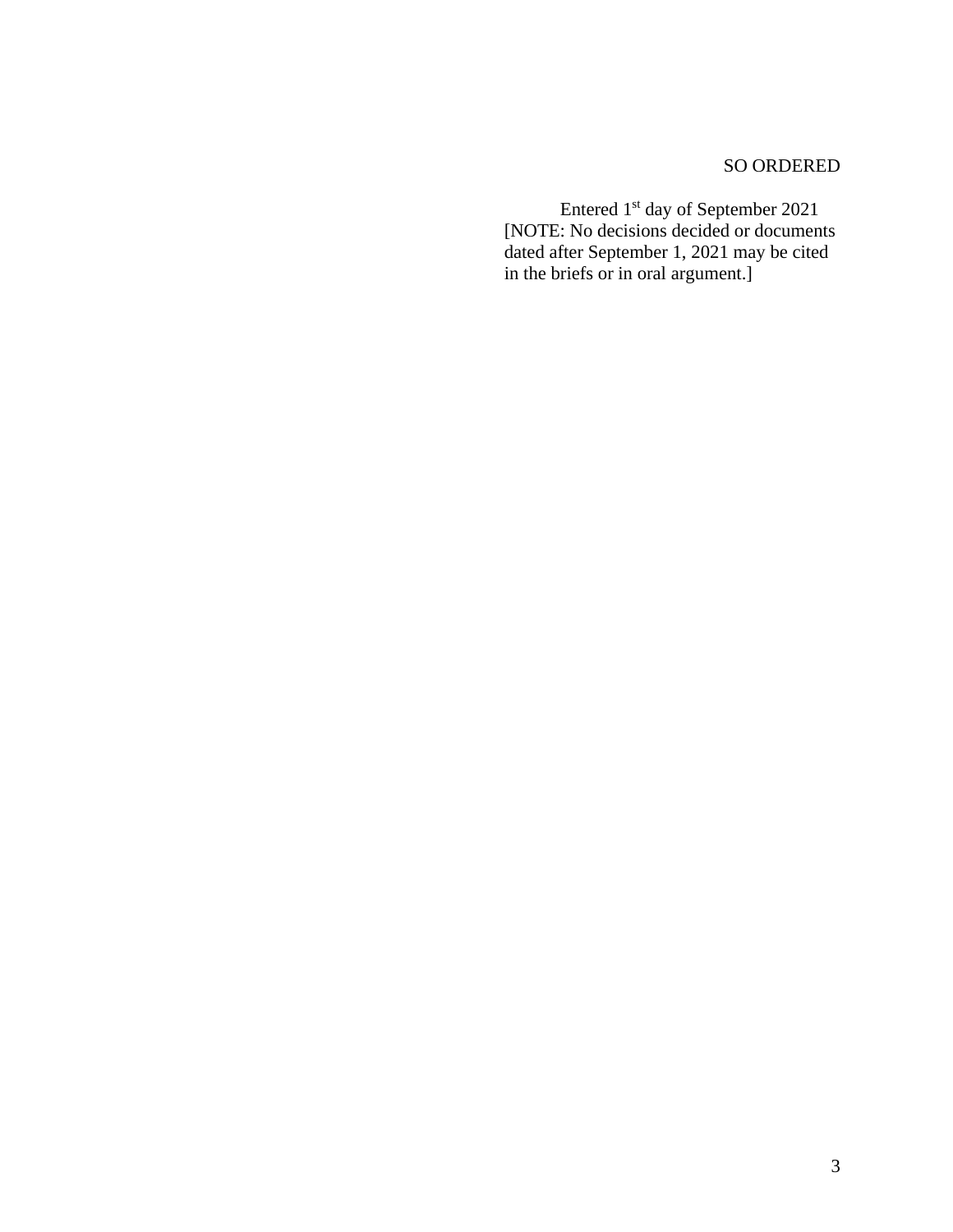#### UNITED STATES DISTRICT COURT FOR THE DISTRICT OF NEW UNION

#### CHESAPLAIN LAKE WATCH, *Plaintiff-Appellee-Cross Appellant,*

v.

## UNITED STATES ENVIRONMENTAL PROTECTION AGENCY, *Defendant-Appellant.*

No. 73-CV-2020 (RNR)

### THE STATE OF NEW UNION *Plaintiff-Appellee-Cross Appellee*

v.

# UNITED STATES ENVIRONMENTAL PROTECTION AGENCY, *Defendant-Appellant.*

No. 66-CV-2020 (RNR)

CONSOLIDATED CASES

Judge Romulus N. Remus.

#### DECISION AND ORDER

These consolidated actions, commenced under Administrative Procedure Act § 702, 5 U.S.C. § 702, concern the declining water quality in Lake Chesaplain, and the regulatory response measures taken by the State of New Union and the United States Environmental Protection Agency (EPA). In these actions the State of New Union and the environmental organization Chesaplain Lake Watch, Inc. (CLW) seek to challenge various aspects of the determination of the United States Environmental Protection Agency (EPA) to reject New Union's proposed Total Maximum Daily Load (TMDL) determination for phosphorus loadings in the Lake Chesaplain watershed and to substitute its own TMDL under Clean Water Act §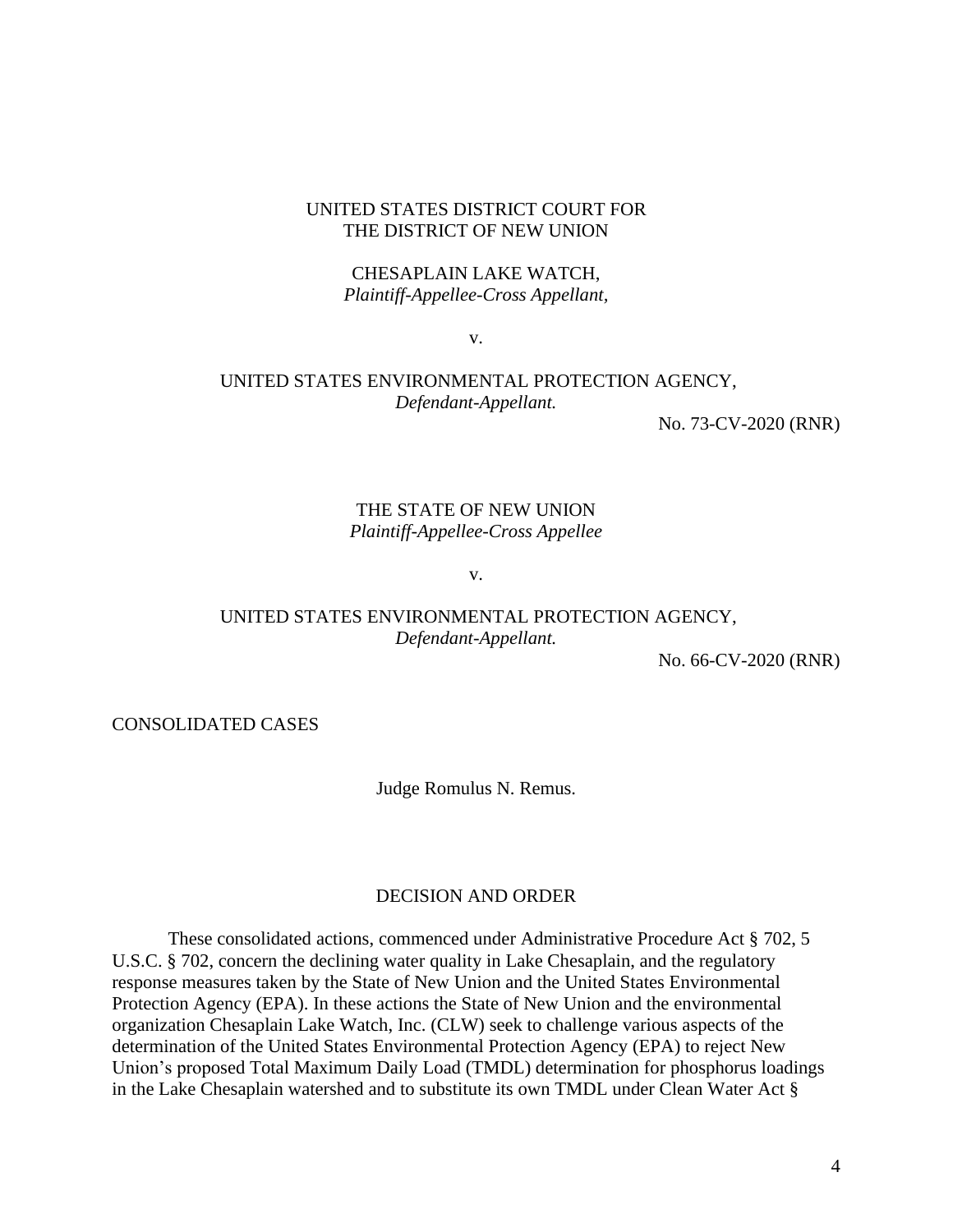303(d), 33 U.S.C. § 1313(d). In No. 66-CV-2020, New Union seeks a declaration that EPA's rejection of its proposed TMDL, and the regulations governing TMDL submissions EPA based this rejection on, are invalid. In No. 73-CV-2020, Chesaplain Lake Watch seeks a declaration that the substantive provisions of the EPA Lake Chesaplain phosphorus TMDL are insufficiently protective and subject to being vacated under the APA as contrary to law, arbitrary and capricious, and unsupported by the record. Cross-motions for summary judgment having been fully briefed, and all parties having agreed that the instant case should be decided on the basis of the applicable law and the administrative record before EPA, this case is ready for decision. For the reasons stated below, this Court denies EPA's motion for summary judgment in part, grants CLW's motion for summary judgment in part, and grants New Union's motion for summary judgment vacating EPA's determination to reject New Union's proposed phosphorus TMDL for the Lake Chesaplain watershed and substitute its own TMDL.

#### I. FACTUAL AND LEGAL BACKGROUND

#### A. Overview of Clean Water Act Water Quality Provisions

The declining water quality in Lake Chesaplain has led to a series of regulatory actions by both the State of New Union Department of Fisheries and Environmental Control and the United States EPA. These actions have been undertaken under the regulatory framework established by the Federal Water Pollution Control Act Amendments of 1972, now known as the Clean Water Act (CWA). The CWA established a comprehensive system of permitting and regulation for point source discharges of pollutants into the waters of the United States. Point sources are specifically defined by CWA § 502(14), 33 U.S.C. § 1362(14), but generally include pollution discharge pipes, and specifically include concentrated animal feeding operations (CAFOs) that discharge to waters. Individual numerical permit limits for point sources are established for specific water pollutants based on technology-based standards set by EPA industry by industry, as well as based on standards designed to achieve desired levels of water quality. Pollution coming from nonpoint sources, largely consisting of agricultural runoff and other unchanneled pollution, is not subject to direct regulation under the CWA permitting program.

The CWA regulatory program is based on what is known as "cooperative federalism," *see New York v. United States*, 505 U.S. 144 (1992); *Hodel v. Virginia Surface Mining & Reclamation Ass'n, Inc.*, 452 U.S. 264 (1981), under which the federal EPA establishes national standards that states are expected to implement through their own regulatory programs. States are expected to administer both the permitting aspects of the CWA, *see* CWA § 402(b), 33 U.S.C. § 1342(b), and the water quality improvement aspects of the CWA, *see* CWA §§ 208 (planning process for nonpoint sources), 303 (state establishment of water quality standards), 33 U.S.C. §§ 1288, 1313. Failure of a state to undertake the permitting or certain aspects of the water quality program results in EPA administration of these programs, with some significant limitations with respect to water quality.

It is the water quality-based regulation of water pollution that is the subject matter of these lawsuits. CWA § 303(a) directs each state to adopt water quality standards (WQS) for waters within the state. 33 U.S.C. § 1313(a). Section 303(c) directs states to review, and as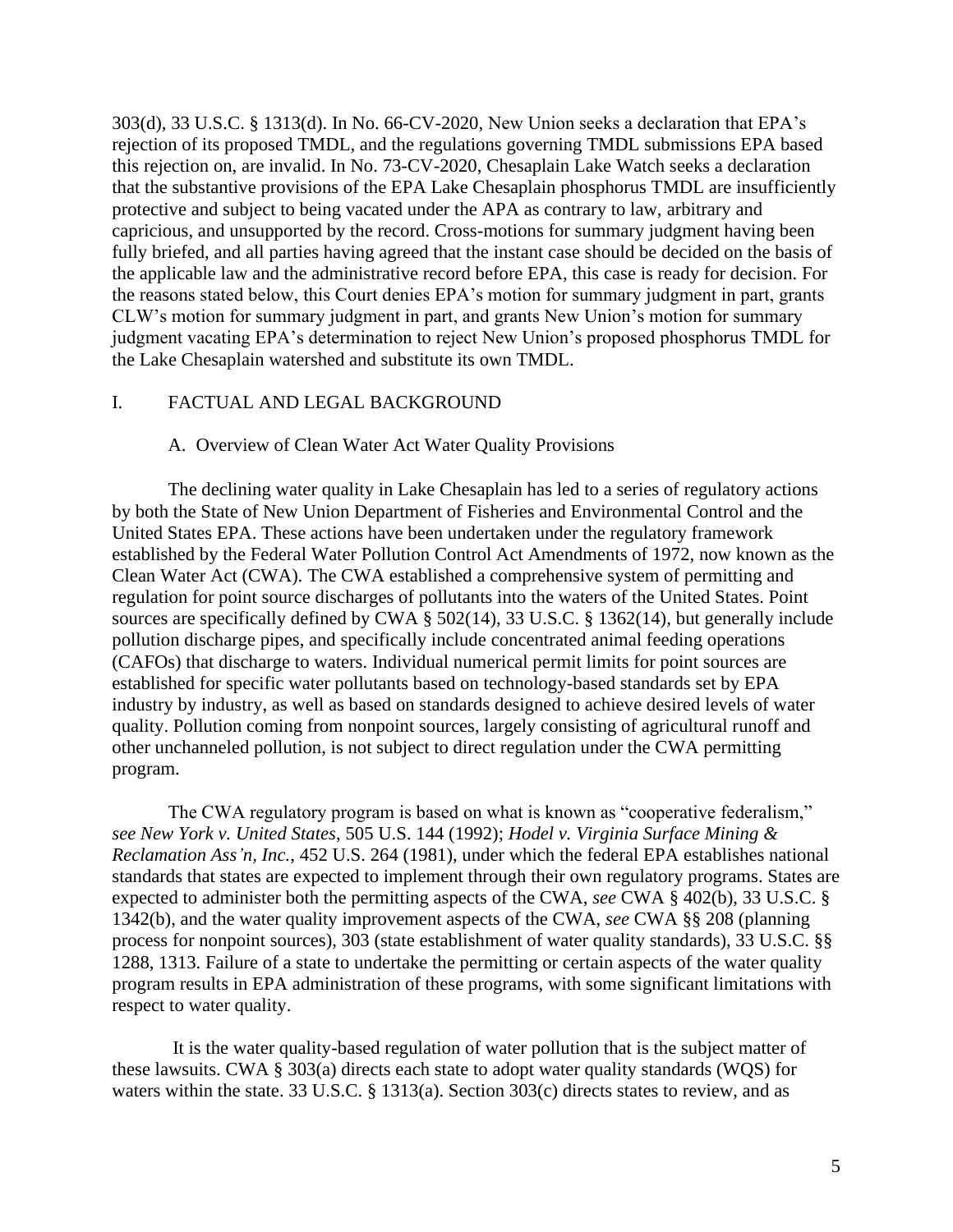appropriate, revise these water quality standards no less frequently than once every three years. 33 U.S.C. § 1313(c). A WQS consists of the designated uses for each waterbody and the water quality criteria necessary to support the designated use. 33 U.S.C. § 1313(c)(2)(A). Water quality criteria may take the form of numerical limits on pollutant concentrations in the water body, or narrative standards for aesthetic qualities and non-specific pollutants such as toxicity. *See* CWA § 303(c)(2)(B), 33 U.S.C. § 1313(c)(2)(B); 40 C.F.R. § 131.3(b).

Once a state has established WQS for its water bodies, it must perform an assessment of the ability of each water body to meet these standards following full implementation of the technology-based point source controls established by the CWA. *See* CWA § 303(d), 33 U.S.C. § 1313(d) (cross referencing technology-based controls of CWA § 301(b)(1), 33 U.S.C. § 1311(b)(1)). As a practical matter, as the time for achievement of technology-based permit limits has long since passed, this section requires states to identify those water bodies that presently do not meet water quality standards. By regulation, EPA requires states to review and update their impaired waters list biennially. 40 C.F.R. § 130.7(d).

Once a water is listed as impaired, CWA § 303(d) directs the state to develop, and submit to EPA, a TMDL for the offending pollutants for that water body "at a level necessary to implement the applicable water quality standards with seasonal variations and a margin of safety which takes into account any lack of knowledge concerning the relationship between effluent limitations and water quality." CWA  $\S 303(d)(1)(C)$ , 33 U.S.C.  $\S 1313(d)(1)(C)$ . By regulation (which New Union challenges in this action), EPA defines a TMDL as "the sum of individual [wasteload allocations] for point sources and [load allocations] for nonpoint sources and natural background." 40 C.F.R. § 130.2(i). In essence this regulation requires a state, as part of its TMDL submission, not only to establish the total maximum level of pollutant loading for a water body, but to allocate that level of loading among CWA permitted point sources in the watershed, taking into account the non-permitted nonpoint sources and natural background sources. A state must thus decide which dischargers will have to reduce their discharges beyond existing permit limits, and by how much. Alternatively, a state may take credit for nonpoint source pollution reductions:

> If Best Management Practices (BMPs) or other nonpoint source pollution controls make more stringent load allocations practicable, then wasteload allocations can be made less stringent. Thus, the TMDL process provides for nonpoint source control tradeoffs.

#### 40 C.F.R. § 130.2(i).

EPA has authority to review and approve – or reject – each step of the water quality standards process, from the designation of uses to the establishment of water quality criteria to the listing of impaired waters to the establishment of TMDLs for impaired waters. *See* 33 U.S.C. § 1313(c)(3), (d)(2). If the EPA Administrator disapproves of the proposed WQS, list of impaired waters, or TMDLs, then EPA is directed to establish its own WQS, list, or TMDLs. *Id.*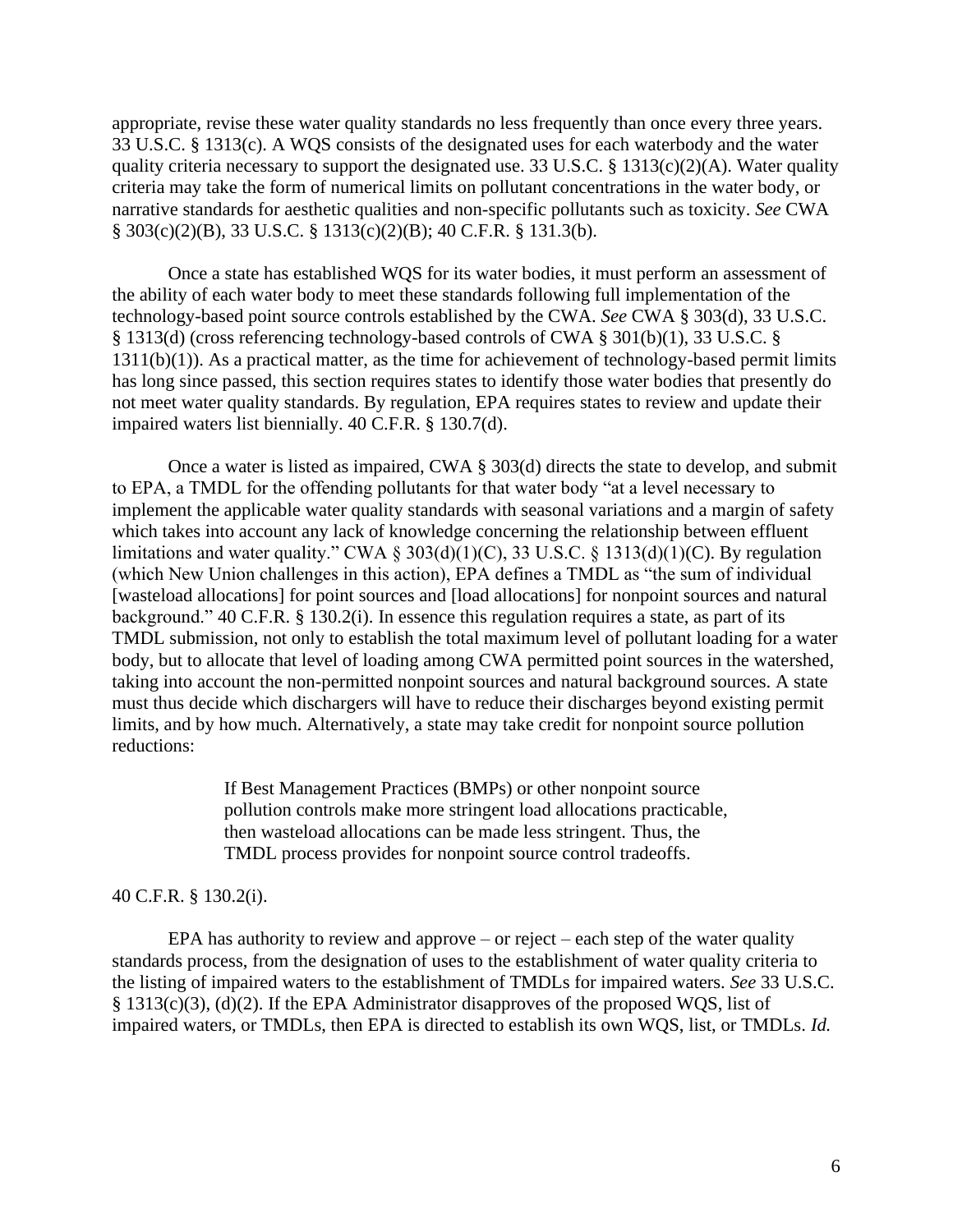#### B. Lake Chesaplain Water Quality

Except as otherwise noted, the following facts are taken from the administrative record for the establishment of the Lake Chesaplain Phosphorus TMDL before EPA. Lake Chesaplain is a fifty-five mile-long, five-mile-wide natural lake located entirely within the State of New Union. Lake Chesaplain is bounded on the west side by the Chesaplain National Forest, which is used for timber production and harvesting as well as for recreational purposes such as hiking and fishing, and the twenty-mile-long shorefront of Chesaplain State Park, which has hiking trails, boat ramps, a public beach, and a campground. On the east side, Lake Chesaplain is bounded primarily by agricultural lands, with several lakefront vacation communities. The City of Chesaplain Mills is located at the north end of the lake, where the Union River flows into Lake Chesaplain. Lake Chesaplain's outlet is the Chesaplain River, which is a navigable-in-fact interstate body of water.

Prior to the turn of the twenty-first century, Lake Chesaplain enjoyed excellent water quality. Its clear waters attracted recreational boaters and fishers from the entire mid-north region of the country, as well as supporting the vacation communities on the east shore of the lake. However, starting in the 1990s, the Lake Chesaplain watershed experienced various economic development pressures. Over that decade, ten large-scale hog production facilities, also known as concentrated animal feeding operations (CAFOs), were developed in the Union River watershed, and a large-scale (greater than fifty million pounds per year) slaughterhouse was built in Chesaplain Mills to service the hog production facilities. At the same time, the recreational attractions of Lake Chesaplain led to a boom in second home construction on and near the eastern lake shore. The slaughterhouse has a CWA National Pollutant Discharge Elimination System (NPDES) permit issued by the State of New Union for a direct discharge into the Union River. Second home development on the Lake Chesaplain shoreline were largely serviced by septic systems that are not subject to CWA permits. In addition, Chesaplain Mills has a publicly owned sewage treatment plant (STP) which discharges directly into Lake Chesaplain, as regulated by a CWA point source permit. The hog CAFOs are not subject to CWA permits, because although CAFOs are included in the definition of "point source" under the CWA, 33 U.S.C. § 1362(14), they are considered to be "non-discharging" CAFOs exempt from permitting requirements under the EPA regulatory definition of CAFOs. *See* 40 C.F.R. § 122.23; *see generally Nat'l Pork Producers Council v. EPA*, 635 F.3d 738 (5th Cir. 2011). The hog CAFOs are, however, regulated and subject to permits under a New Union statute providing for New Union Agricultural Commission review and approval of site specific nutrient management plans for the application of liquid manure wastes to fields.

Lake Chesaplain water quality visibly declined during the first decade of the twenty-first century. Mats of algae formed during the summer months, reducing the clarity of the water and promoting offensive odors. Fish productivity declined. The swimming beach at Chesaplain State Park became unsuitable for swimming, and property values for the vacation home communities declined. Tourism revenues from fishing and boating trips also declined.

C. Lake Chesaplain TMDL and Water Quality Standards Regulatory Actions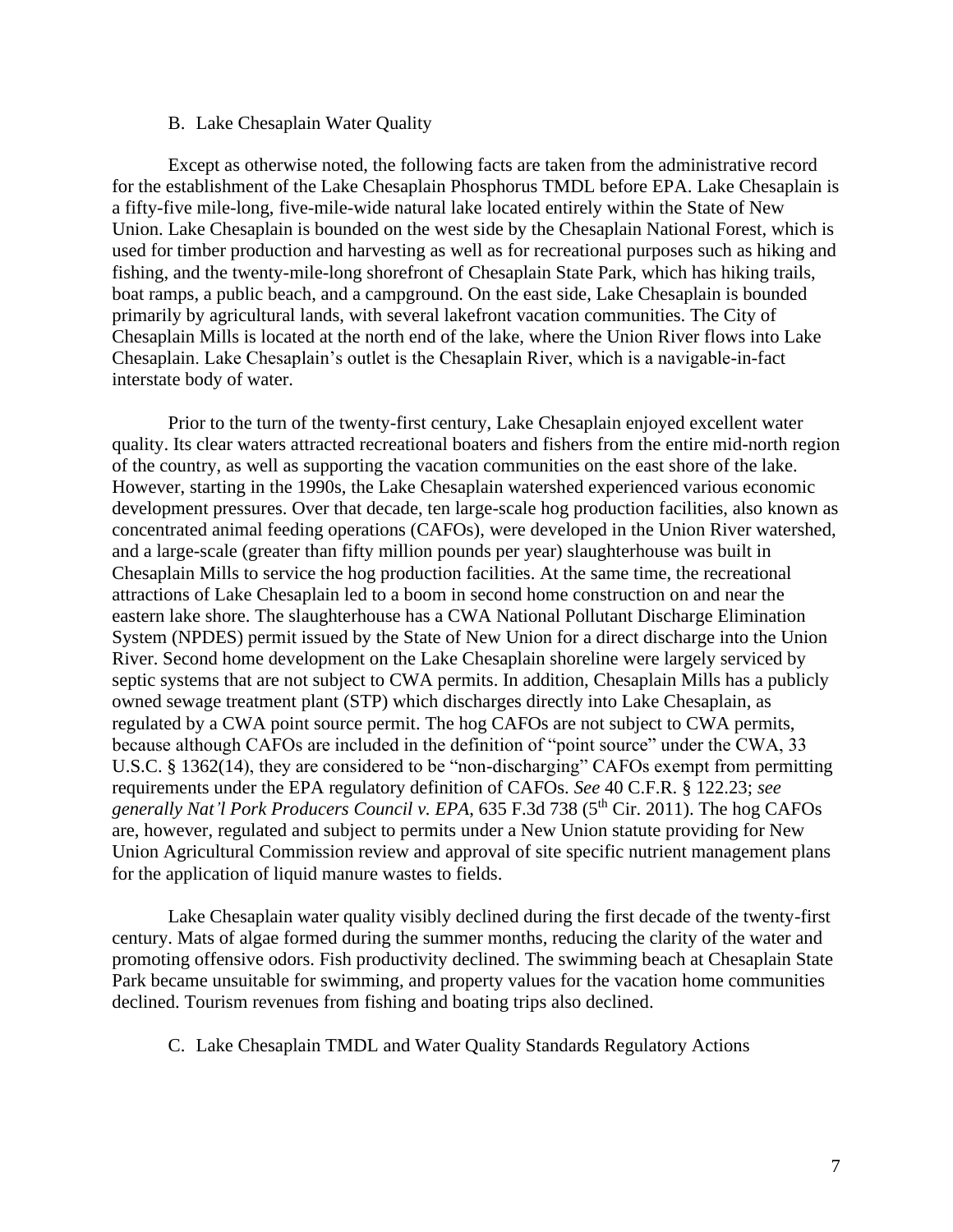Pursuant to the New Union WQS, Lake Chesaplain is designated as Class AA, which is the classification reserved for highest quality waters of the state. The designated uses include drinking water source, primary contact recreation (swimming), and fish propagation and survival. In response to the decline in water quality, New Union created a Lake Chesaplain Study Commission in 2008 (the Chesaplain Commission). The Chesaplain Commission issued a report in August 2012 (the 2012 Chesaplain Report),<sup>1</sup> which included the following scientific conclusions. First, the Commission determined that Lake Chesaplain was suffering from eutrophication, the ecological process by which a lake becomes less biologically productive due to excessive algae growth. Besides being aesthetically displeasing, this algae growth was also responsible for objectionable odors, decreased water clarity, and a decrease in dissolved oxygen (DO) levels in the water column below the levels needed for a healthy fishery. Summertime DO levels were found to be three milligrams per litre (mg/l), well below the five mg/l DO standard designated for class AA waters in the State of New Union. This excess algae growth, in turn, was caused by excessive amounts of the nutrient phosphorus in the water body. The commission determined that the maximum phosphorus levels consistent with a healthy lake ecosystem would be 0.014 mg/l throughout the lake. Measured phosphorus levels in the lake varied from 0.020 to 0.034 mg/l, well above the desired level. In addition to the DO violations, the Chesaplain Commission also identified violations of the state's water quality standards for odor and water clarity.

In the next triennial WQS review following the 2012 Chesaplain Report, conducted in 2014, the New Union Division of Fisheries and Environmental Control (DOFEC) adopted a water quality criteria for Class AA waters of 0.014 mg/l. As that standard was being violated along with the water quality criteria for DO, odors, and water clarity, DOFEC (as the designated New Union agency) included Lake Chesaplain on its impaired waters list also submitted to EPA in 2014.

DOFEC did not, however, submit a TMDL for Lake Chesaplain in its list of impaired waters. Despite this failure, EPA did not object to the § 303(d) submission. In 2015, plaintiff Chesaplain Lake Watch served a notice letter on both New Union and EPA, threatening to sue based on the failure of either agency to establish a TMDL for Lake Chesaplain. CLW agreed to refrain from suit as long as New Union conducted a TMDL rulemaking. DOFEC then commenced a state rulemaking proceeding to establish a TMDL. The Chesaplain Commission issued a supplemental report in July 2016, calculating the maximum phosphorus loadings consistent with achieving the 0.014 mg/l phosphorus standard, as well as identifying the existing sources of phosphorus inputs. The maximum loading was calculated at 120 metric tons (mt) annually. Existing loadings as of 2015 were calculated as totaling 180 mt, as follows:

Point Sources

| Chesaplain Mills STP      | 23.4 |
|---------------------------|------|
| Chesaplain Slaughterhouse | 38.5 |

Nonpoint Sources

<sup>&</sup>lt;sup>1</sup> The 2012 Chesaplain Report was ultimately included in the record before EPA, and no party has challenged any of the findings of the 2012 Chesaplain Report.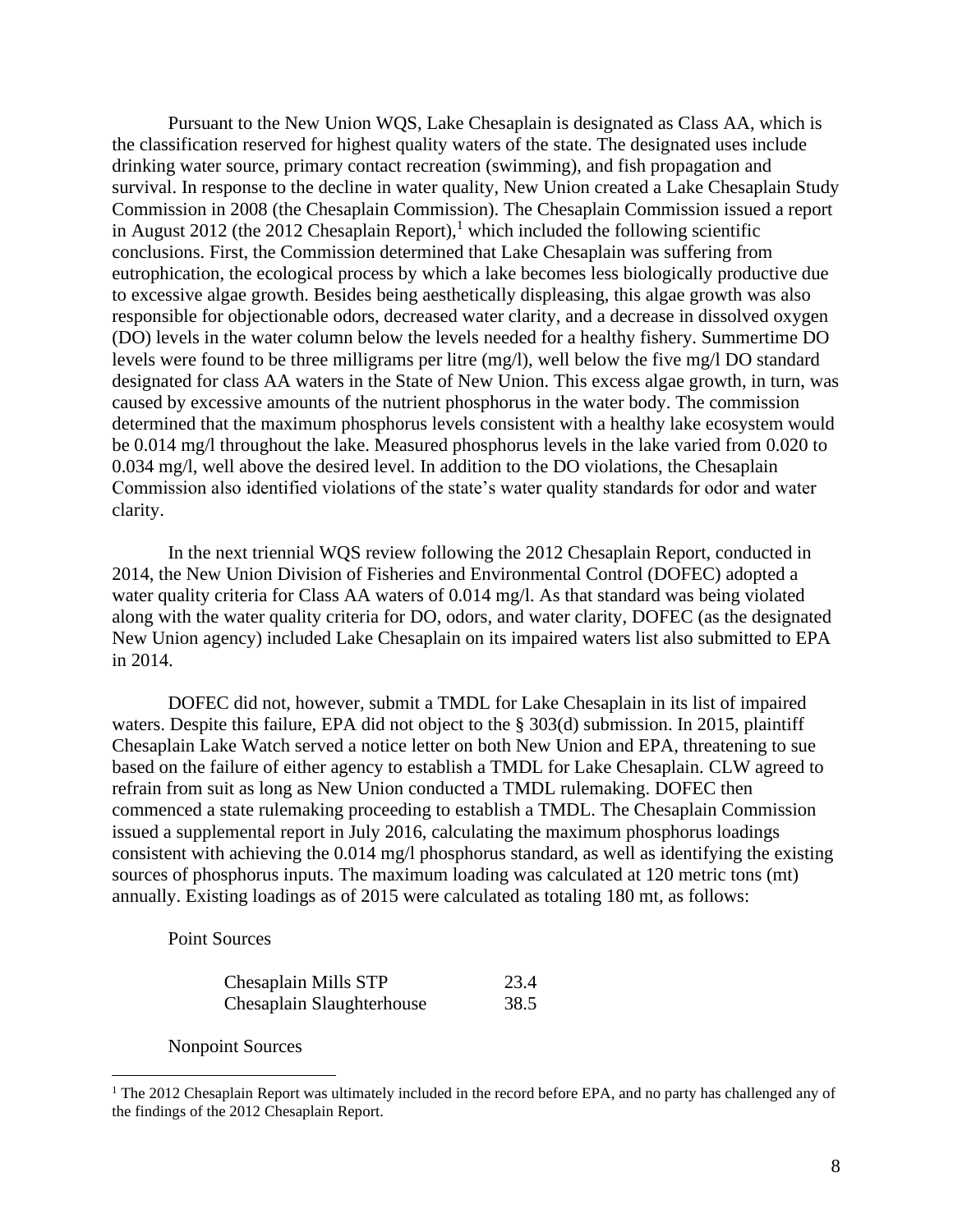|                    | <b>CAFO Manure Spreading</b> | 54.9 |
|--------------------|------------------------------|------|
|                    | Other agricultural sources   | 19.3 |
| Septic tank inputs |                              | 11.6 |
| Natural sources    |                              | 32.3 |
|                    | Total                        |      |

The Chesaplain Supplemental Report specifically determined that the hog CAFOs contributed substantial phosphorus loadings to the Lake Chesaplain watershed, despite their status as "nondischarging" CAFOs. A substantial portion of their manure spreading eventually reached Lake Chesaplain through groundwater flows and surface runoff, despite compliance with statemandated nutrient management plans and the CWA exemption for agricultural stormwater runoff. *See* 33 U.S.C. § 1362(14). Likewise, a substantial amount of phosphorus reached Lake Chesaplain from private septic systems, even though these sources are exempt from CWA permitting as discharges to groundwater rather than surface water. *See Septic Systems Overview*, EPA, https://www.epa.gov/septic/septic-systems-overview (last visited Aug. 10, 2021). The Supplemental Report also noted that neither of the point sources in the Chesaplain Watershed had any permit limits for phosphorus, as no such limits are provided for in the relevant technology-based effluent limitations guidelines issued by EPA.

In October 2017, DOFEC publicly noticed a proposal to implement the TMDL through an equal phased reduction in phosphorus discharges by both the point sources and the nonpoint sources. This reduction was proposed to be phased in over a period of five years – that is, a 7% reduction from the 180 mt baseline in the first year, a 14% reduction from the baseline in the second year, a 21% reduction from the baseline in the third year, a 28% reduction from the baseline in the fourth year, and a 35% reduction from the baseline by the fifth year. Point source reductions would be incorporated as permit limits, while the nonpoint source reductions were proposed to be achieved through a series of BMP programs designed to encourage the hog CAFOs and other agricultural sources. Proposed BMPs for agricultural sources included modified feeds for animal production facilities that would reduce phosphorus in manure, physical and chemical treatment of manure streams, and restrictions on manure spreading at times when the soil is frozen or saturated. Proposed BMPs for private septic systems consisted of increased septic tank inspection and pumping schedules.

Although the scientific conclusions of the Chesaplain Commission were not subject to substantive challenge, DOFEC's proposal to require an equal 35% annual reduction among CAFO, other agricultural, residential septic system, and point source categories proved highly controversial. Residential lakefront homeowners objected to the expensive septic tank maintenance and pumping that would be required. The slaughterhouse and Chesaplain Mills objected to the expensive phosphorus treatment system that would be required to reduce discharges by 35%. Chesaplain Lake Watch objected to taking any credit for nonpoint source phosphorus reductions, arguing that the proposed BMPs for manure spreading, other agricultural practices, and septic tanks were insufficient to achieve a 35% reduction in nonpoint phosphorus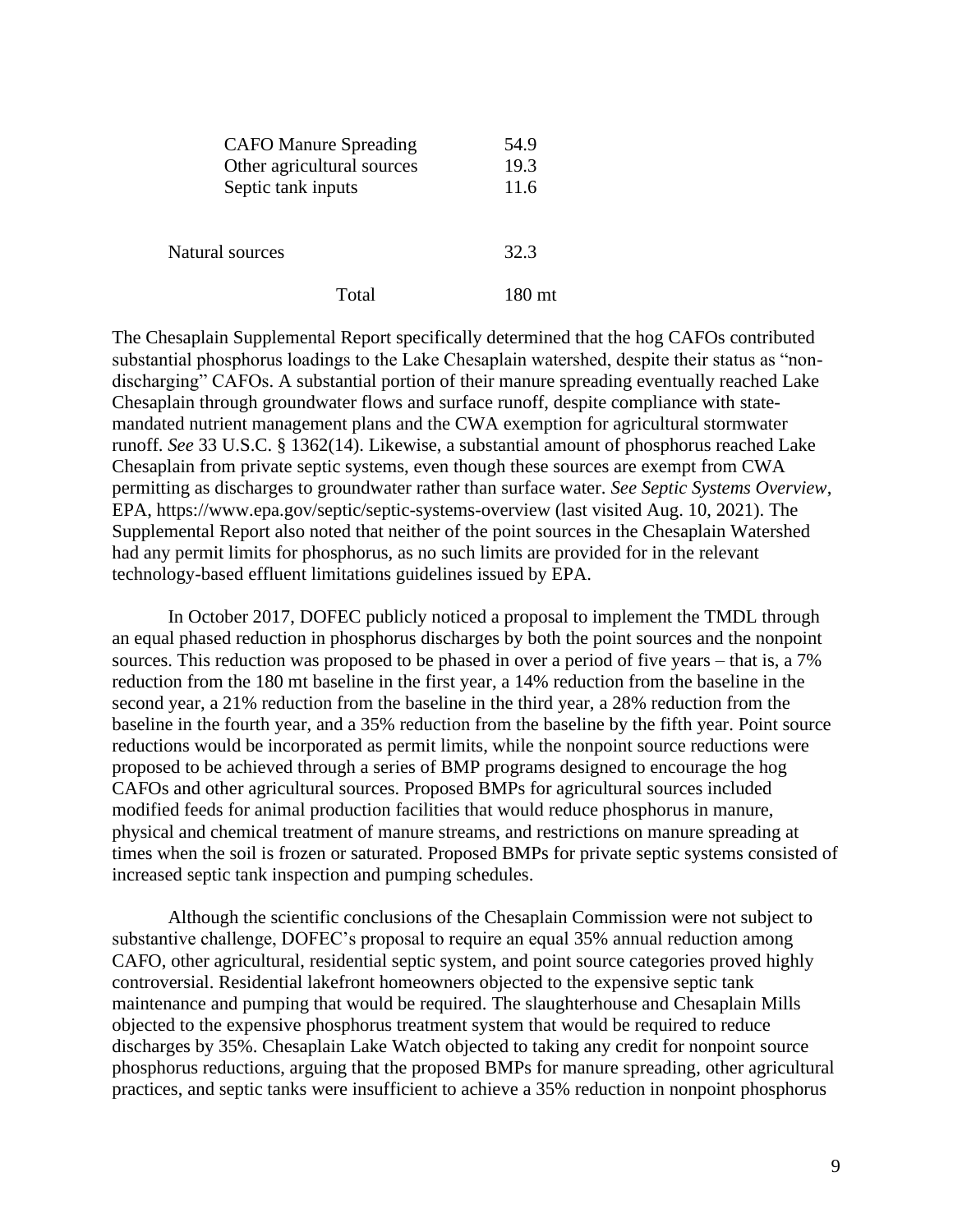inputs, and that New Union lacked the statutory authority to impose and enforce such BMPs against agricultural sources. Chesaplain Lake Watch demanded that the sixty-three mt annual reduction be achieved by requiring zero phosphorus discharges from the two identified point sources. In addition, Chesaplain Lake Watch argued that a 35% phased annual reduction was inconsistent with the CWA requirement for a TMDL, which, by statutory terms, should be a daily limit based on the scientific calculation without a phased implementation. The Hog CAFOs objected to the possible imposition of BMPs on their operations, and argued to DOFEC that EPA lacked the statutory authority to require implementation of loading limits against nonpoint sources.

Ultimately, DOFEC adopted the Hog CAFO's position and, in July of 2018, adopted a TMDL that consisted solely of a 120 mt annual maximum, without any wasteload allocations or load allocations. Pursuant to CWA § 303(d)(2), EPA rejected the July 2018 TMDL, and, in May 2019, after notice and comment, adopted the original DOFEC TMDL proposal, consisting of a 35% reduction of annual phosphorus discharges by both point and nonpoint sources phased in over five years, to be implemented through permit controls on point sources and BMP requirements for nonpoint sources. EPA called its combination of phased point source limits and BMP measures the "Chesaplain Watershed Implementation Plan" (CWIP). The CWIP did not specify whether or how the proposed BMP measures would be enforced. EPA incorporated the entire record of scientific reports and public comments before the DOFEC into its own record.

Although not part of the record before EPA, the following additional facts have been established by affidavits submitted by Chesaplain Lake Watch, and are not disputed by either New Union or EPA. The NPDES permit for the slaughterhouse expired in November 2018, and has not yet been reissued. The NPDES permit for the Chesaplain Mills sewage treatment plant likewise expired in February 2019. Both plants continue to operate under their expired permits as administratively extended based on their timely applications for permit renewal. *See* 40 C.F.R. § 122.6. As such, neither plant is currently subject to any limit on phosphorus discharges. DOFEC has proposed to modify each permit to reflect the 35% annual phosphorus loading reduction phased in over five years after permit issuance, but both facilities have sought administrative hearings on this proposed requirement based on the cost of compliance. Since EPA's adoption of the Lake Chesaplain TMDL, New Union has taken no steps to require phosphorus reduction BMPs by nonpoint sources in the Lake Chesaplain watershed. The state-issued nutrient management permits for the hog CAFOs have not been modified to incorporate any phosphorus reduction measures contemplated by the CWIP. Lake Chesaplain waters continue to violate water quality standards.

#### II. PROCEDURAL HISTORY AND JURISDICTION

Plaintiff New Union filed action No. 66-CV-2020 on January 14, 2020. Plaintiff Chesaplain Lake Watch filed action No. 73-CV-2020 on February 15, 2020. Both actions are brought pursuant to the judicial review provisions of the Administrative Procedure Act, APA § 702, and this court has jurisdiction pursuant to 28 U.S.C. § 1331. This Court granted unopposed motions to consolidate the two actions on March 22, 2020, and EPA lodged the administrative record with the Court on July 1, 2020.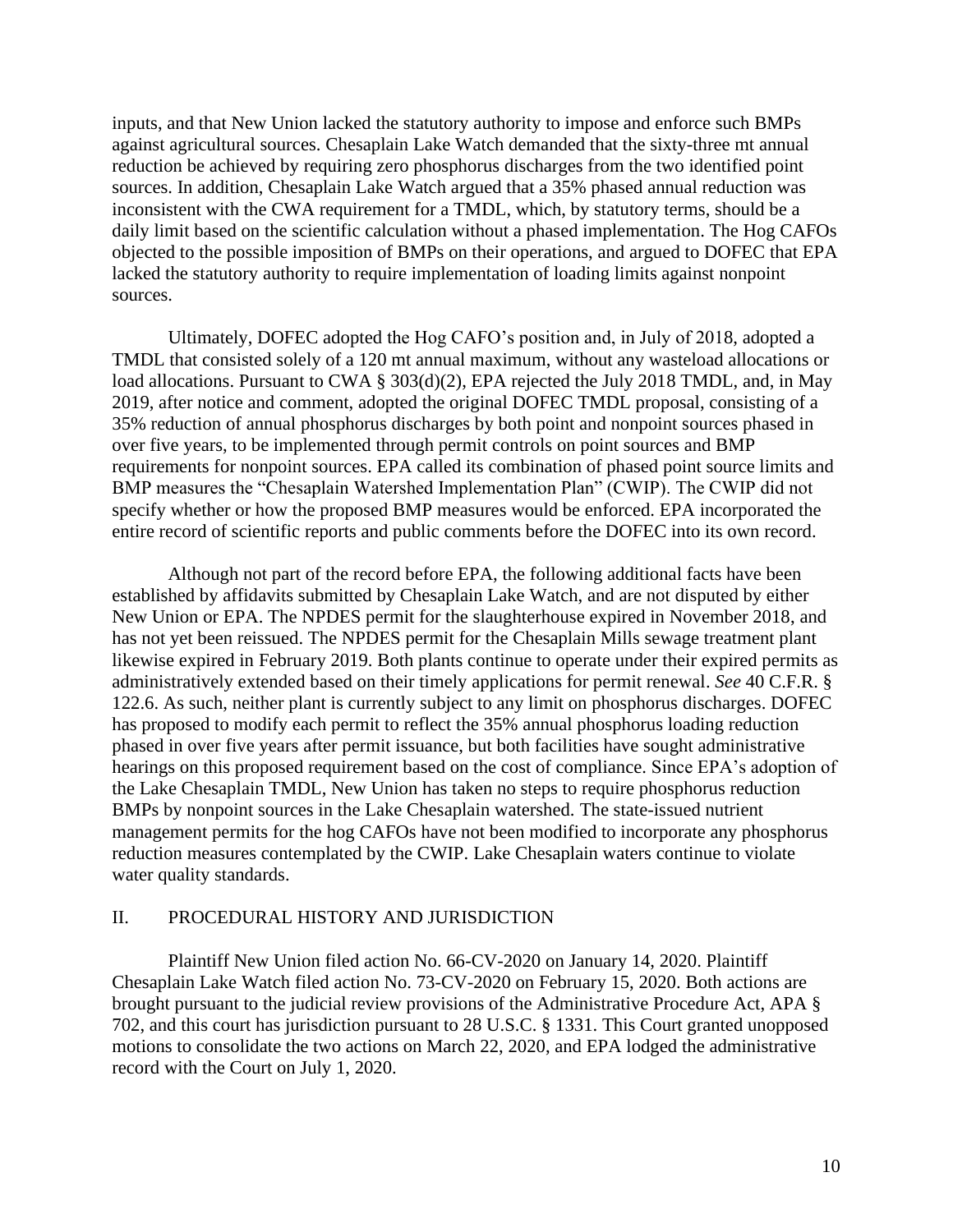Chesaplain Lake Watch submitted affidavits with its motion for summary judgment establishing that its membership includes individuals who reside near Lake Chesaplain and use Lake Chesaplain for recreational purposes including swimming, boating, and fishing. These affidavits further establish that these members' enjoyment of these activities has been diminished by the decline in Lake Chesaplain water quality. This Court is satisfied that Chesaplain Lake Watch meets the requirements for standing under Article III of the Constitution, having established injury in fact, causation, and redressability. *See Friends of the Earth, Inc. v. Laidlaw Env't Servs., Inc.*, 528 U.S. 167 (2000). Likewise, this Court is satisfied that the State of New Union has standing to challenge EPA's rejection of its Lake Chesaplain TMDL and substitution of EPA's own TMDL, as EPA's action will require implementation by New Union in the form of state-issued NPDES permits as well as affecting New Union's eligibility for federal water quality planning funds under CWA § 208, 33 U.S.C § 1288, as well as its eligibility to maintain its delegated NPDES permitting program. CWA § 303(e)(2), 33 U.S.C. § 1313(e)(2).

#### III. LEGAL ANALYSIS

A. Claims of the Parties

The parties make the following claims.

Plaintiff New Union challenges EPA's rejection of its proposed TMDL consisting solely of the 120 mt/year total loading for the Lake Chesaplain watershed. New Union argues that its proposed TMDL satisfied all the requirements for a valid TMDL under the CWA, and that EPA's regulation, 40 C.F.R. § 130.2(i), purporting to require that a state's TMDL submission include not just the total maximum daily load, but an allocation of that load between and among point, nonpoint, and natural sources, is contrary to law.

Plaintiff Chesaplain Lake Watch mounts two challenges to EPA's adoption of the Chesaplain TMDL. First, CLW argues that a TMDL consisting of an annual loading limit to be phased in over a period of five years is contrary to the legal requirements of the CWA, specifically the claimed requirements a) that a TMDL must be stated in terms of a daily load, not an annualized load, and b) that the TMDL must be adequate to ensure achievement of water quality standards on the date of its adoption, not five years later after a phased implementation. Second, CLW challenges the WLA and LA adopted in the CWIP TMDL. CLW argues that EPA may not take any credit for phosphorus load allocation reductions anticipated from the implementation of BMPs for nonpoint sources where EPA has no authority to require implementation of these BMPs, and there is thus no reasonable assurance the reductions will be achieved.

EPA disagrees with the merits of the claims of both plaintiffs, arguing that its final Lake Chesaplain TMDL and CWIP is consistent with the requirements of the CWA and adequately supported by scientific evidence in the record. EPA also argues that both complaints should be dismissed as lacking ripeness, as the Lake Chesaplain TMDL will not have any immediate regulatory effect and its effect will depend on later administrative actions such as modification to NPDES permits or New Union implementation of BMP requirements.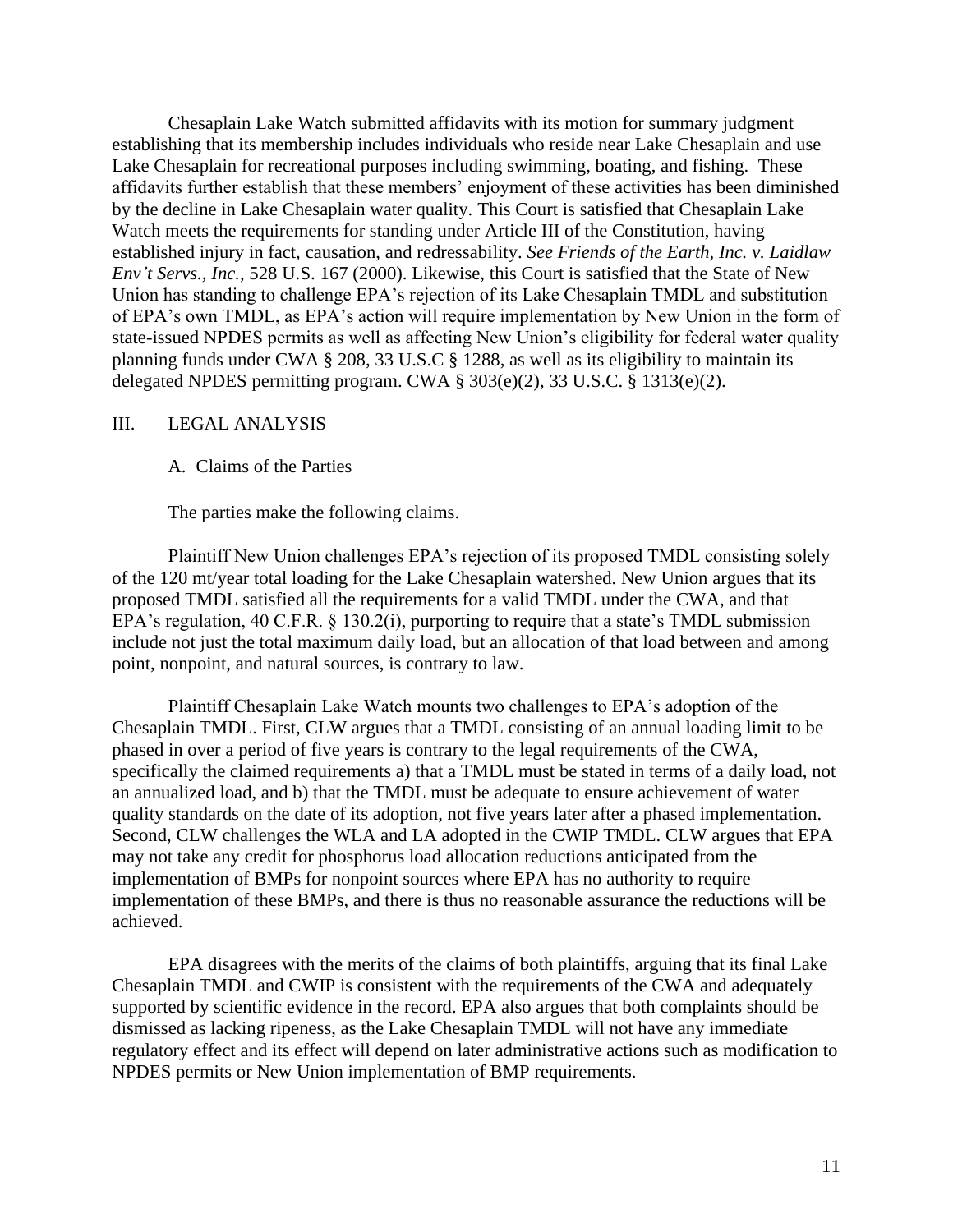#### B. Analysis

#### 1. Ripeness

EPA argues that none of the challenges to the Lake Chesaplain TMDL are ripe for judicial review, as the mere adoption of a TMDL does not have any impact on the parties unless and until it is incorporated into specific permits or other regulatory actions. Ripeness is the doctrine requiring that for a dispute to be subject to adjudication, all necessary administrative actions giving the challenged agency action concrete effect must have been taken. *See Abbott Laboratories v. Gardner*, 387 U.S. 136, 148-149 (1967). According to the Supreme Court, a ripeness determination requires judicial evaluation first, of the fitness of the issues for judicial review, and second, of the possible prejudice to the parties if judicial review is delayed pending further agency implementation action. *Id.* at 149. EPA relies heavily on *City of Arcadia v. U.S. EPA*, 265 F. Supp. 2d 1142 (N.D. Cal. 2003), and *Bravos v. Green,* 306 F. Supp. 2d 48 (D. D.C. 2004), both cases in which the courts determined that EPA approvals of state submitted TMDLs were not ripe for review, as the effect of that approval depended on further implementation actions by the states involved. These cases are inapposite, however, as the TMDL in question here (unlike those in *Arcadia* and *Bravos*) contemplates specific NPDES permit limits for the point sources discharges, which the State of New Union will be required to implement, without delay, as the issuer of NPDES permits within the State of New Union. All of the facts necessary to adjudicate the claims in this case have been developed and are part of the record before EPA; accordingly, this Court finds that the issues raised are fit for adjudication and that plaintiffs New Union and Chesaplain Lake Watch will be prejudiced if the validity of EPA's Lake Chesaplain TMDL is not subject to immediate judicial review. This Court notes that the Third Circuit Court of Appeals found a very similar challenge to an EPA-issued TMDL to be ripe for review in *American Farm Bureau Federation v. U.S. EPA*, 792 F.3d 281 (3d Cir. 2015), although, as noted below, this court disagrees with the Third Circuit's resolution of the merits of that case.

#### 2. Inclusion of Wasteload Allocations and Load Allocations in TMDL

EPA's rejection of New Union's proposed unallocated Lake Chesaplain TMDL was based entirely on the failure of the New Union TMDL to include WLAs and LAs allocating the proposed total phosphorus loading among individual point sources and nonpoint sources. EPA relies on its longstanding definition of a TMDL to include a WLA and LA, adopted by regulation in 1985. *See* Final Rule, Water Quality Planning and Management, 50 Fed. Reg. 1774 (Jan. 11, 1985). New Union argues that EPA's interpretation of the statutory phrase "total maximum daily load" to include detailed specific allocations to individual point sources and nonpoint sources is contrary to the plain meaning of the term "total," as well as being contrary to the structure of the CWA and its incorporation of principles of comity and federalism.

Although the regulation in question has been in place for some decades now, New Union may bring this as an "as applied" challenge to the regulation. *See* 5 U.S.C. § 704; *Dunn-McCampbell Royalty Int. v. Nat'l Park Serv.*, 112 F.3d 1283, 1287 (5th Cir. 1997) ("[W]hen an agency *applies* a rule, the limitations period running from the rule's publication will not bar a claimant from challenging the agency's statutory authority."). This Court analyzes New Union's challenge to the lawfulness of EPA's expansive definition of the term total maximum daily load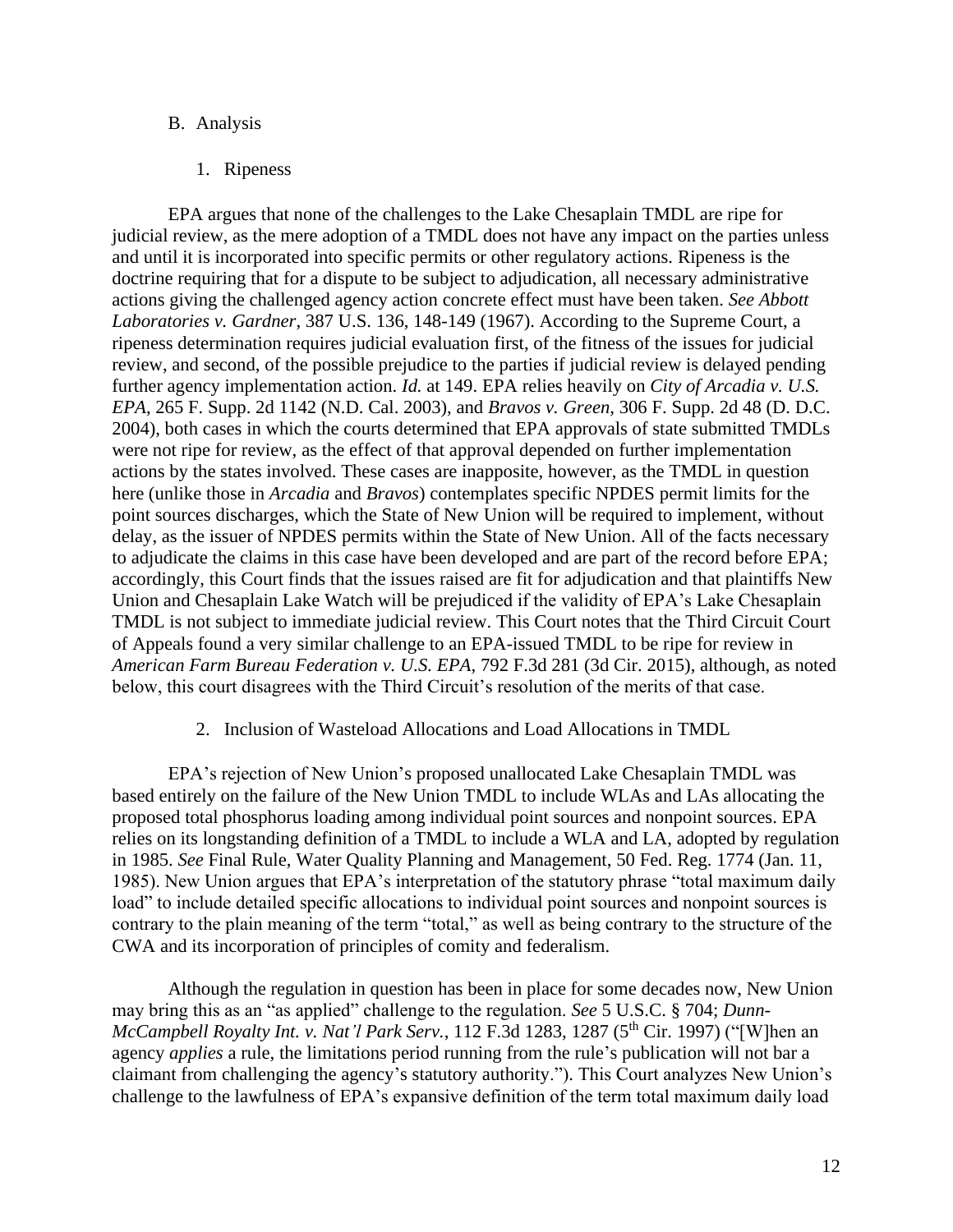under the familiar framework of *Chevron, U.S.A, Inc. v. NRDC, Inc.*, 467 U.S. 837 (1984). First, this Court must determine whether Congress has spoken directly to the interpretation in question, based on the statutory language, legislative history, and structure. If so, then Congress's intended interpretation must prevail over a contrary interpretation by the administering agency. Second, if the meaning of the statute is unclear, or Congressional intent is otherwise ambiguous, the Court must inquire whether the agency's interpretation is a permissible one. *Id.* at 842-843.

Here, EPA's interpretation of the phrase "total maximum daily load" to require allocation of all of the proposed individual reductions needed to meet that total runs counter both to the meaning and context of CWA  $\S 303(d)$ . The word "total" in "total maximum daily load" does not admit of a construction that would require the total to include a specification of proposed (not existing) components of the total. The context of section 303(d) likewise supports the construction that Congress meant total when it said total. Far from containing an implementation provision for allocation of loadings among sources, section 303(d) itself appears to be nothing more than an information gathering provision, to gather the necessary information about the total pollution loading an impaired water body can withstand without remaining impaired. Nothing about section 303(d) implies that the process of setting the TMDL was meant to include an allocation and limitation process of point and nonpoint sources, which is addressed in other sections of the CWA. To the contrary, § 303(d) itself seems to defer implementation of TMDLs to the planning process contemplated by section 303(e): "such State shall incorporate [EPA approved TMDLs] into its current plan under subsection (e) of this section." Subsection (e) cross references other planning and implementation sections of the CWA. 33 U.S.C. § 1313(e) (cross referencing CWA §§ 208, 209 (basin and waste management planning), 301(b)(1) (point source controls necessary to meet water quality standards), 33 U.S.C. §§ 1288, 1289, 1311(b)(1)). Notably, section 303(e), in marked contrast to section 303(d), does not contemplate EPA imposition of a TMDL implementation plan in the event EPA is dissatisfied with the state's planning process, instead limiting EPA's remedies to denial of federal funding and denial of permit authority.

This Court is likewise mindful of the fact that when Congress adopted the 1972 CWA, it deliberately declined to include an EPA supervised state implementation requirement for water quality standards, despite having incorporated such a framework for implementation of air quality standards under the 1970 Clean Air Act, *see* Clean Air Act § 110(a), 42 U.S.C. § 7410(a), together with specific authority for EPA to impose a federal implementation plan on states that fail to submit a satisfactory plan. *See* CAA § 110(c)(1), 42 U.S.C. § 7410(c)(1). Rather, the lack of specific direction to states to perform the pollution reduction allocation, and the lack of specific authority for EPA to perform that allocation on their behalf, seems to be an intentional omission by Congress out of deference to the primary role of states in protecting water quality and making local land use and agricultural practices decisions. *Cf.* CWA §§ 101(b), 510, 33 U.S.C. §§ 1251(b), 1370.

Thus, this Court concludes that EPA's definition of the phrase TMDL to require WLAs and LAs contradicts the plain meaning and intention of Congress in enacting CWA § 303(d), and that the regulation 40 C.F.R. § 130.2(i) is contrary to law under *Chevron* step one. In reaching this conclusion, we part company with our sister court, the Court of Appeals for the Third Circuit in *American Farm Bureau Federation v. U.S. EPA,* 792 F.3d 281 (3d Cir. 2015). However, we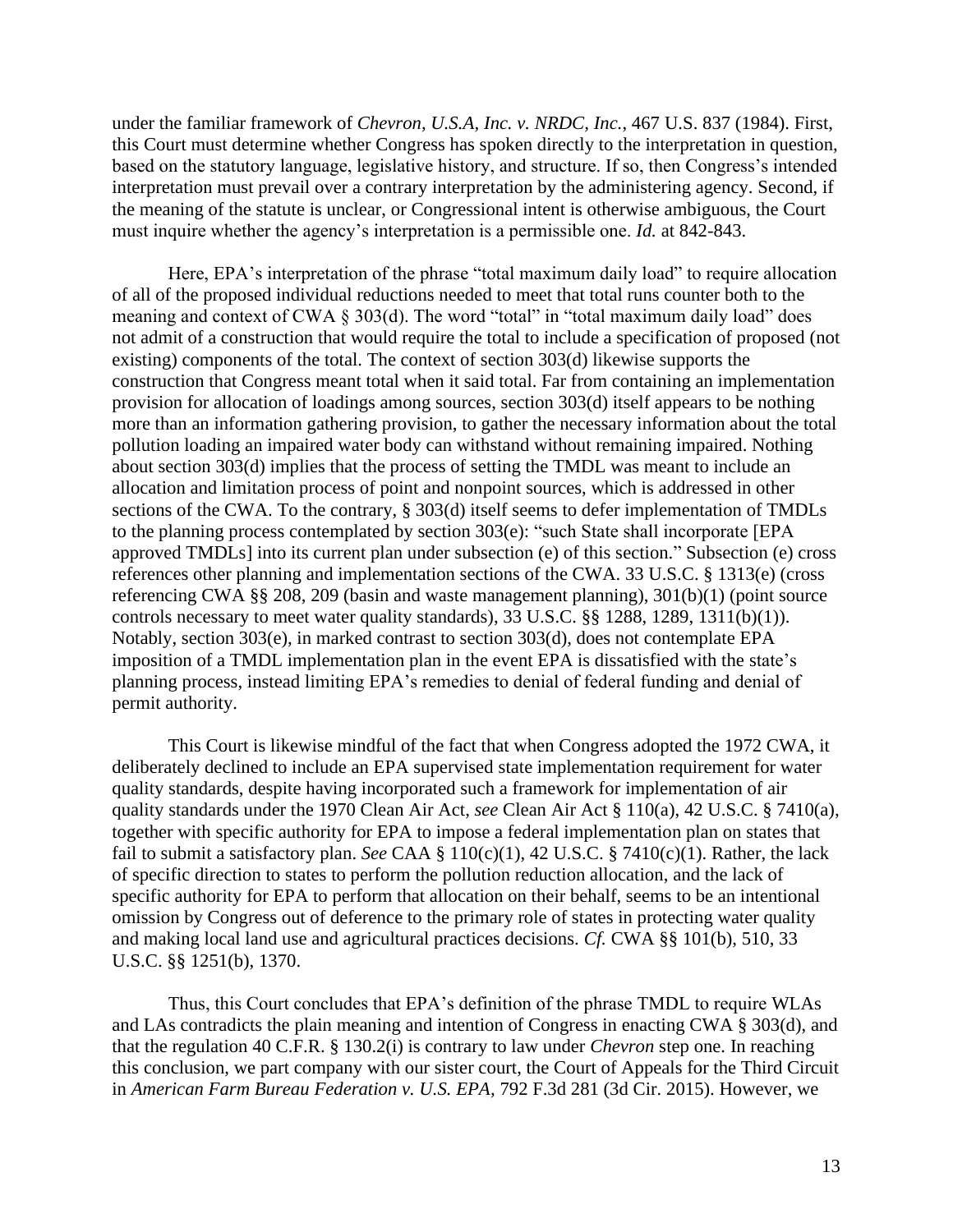believe that the Third Circuit misconstrued the plain language and structure of the Clean Water Act. In addition, EPA's assertion of the authority to direct an allocation of pollution reductions among individual sources throughout a watershed constitutes a dramatic expansion of EPA's regulatory jurisdiction without any clear support in the statute, thus violating the presumption against such regulatory authority expressed by the Supreme Court in *Utility Air Regulatory Group v. EPA*, 573 U.S. 302 (2014).

Accordingly, as EPA's rejection of the New Union TMDL submissions was based solely on New Union's refusal to perform and submit WLAs and LAs for phosphorus, and EPA's regulation requiring such information as part of a TMDL is contrary to law, this Court grants summary judgment in favor of New Union and vacates the determination to reject the Lake Chesaplain TMDL. This Court also vacates the definition of "total maximum daily load" in 40 C.F.R. § 130.2(i).

#### 3. Validity of Phased Annual TMDL

Plaintiff CLW challenges the Lake Chesaplain TMDL on the grounds that it is framed as a phased percentage reduction in annual loadings, rather than a fixed daily limit on total loadings necessary to provide for achievement of water quality standards. There are two components to CLW's challenge: first, that the TMDL is expressed in annual terms rather than in daily terms, and second, that by adopting a phased TMDL, EPA has not adopted a TMDL at the level necessary to assure achievement of water quality standards (at least until the reduction is fully phased in after five years). Although CLW's challenges to the TMDL may be partially mooted by this Court's determination to vacate EPA's rejection of the New Union Lake Chesaplain TMDL, the issues raised are still pertinent to the validity of the New Union TMDL and the Court will address them.

As with New Union's challenges, CLW's challenge to the Lake Chesaplain TMDL turns on EPA's legal construction of the phrase "total maximum daily load" in the statute. Accordingly, this Court again applies the analysis of *Chevron v. NRDC*, and must first determine whether Congress has resolved the issue through its choice of language in the statute. Section 303(d)'s full text regarding "total maximum daily load" reads as follows:

> (C) Each State shall establish for the waters identified in paragraph (1)(A) of this subsection, and in accordance with the priority ranking, the total maximum daily load, for those pollutants which the Administrator identifies under section  $[304(a)(2)]$  of this title as suitable for such calculation. Such load shall be established at a level necessary to implement the applicable water quality standards with seasonal variations and a margin of safety which takes into account any lack of knowledge concerning the relationship between effluent limitations and water quality.

33 U.S.C § 1313(d)(1)(C). Congress chose the word "daily" to describe the relevant period of pollutant loading to be determined by the state (or EPA), and this choice is reinforced by reference to "seasonal variations." An annual limit is not a daily limit, and an annual limit does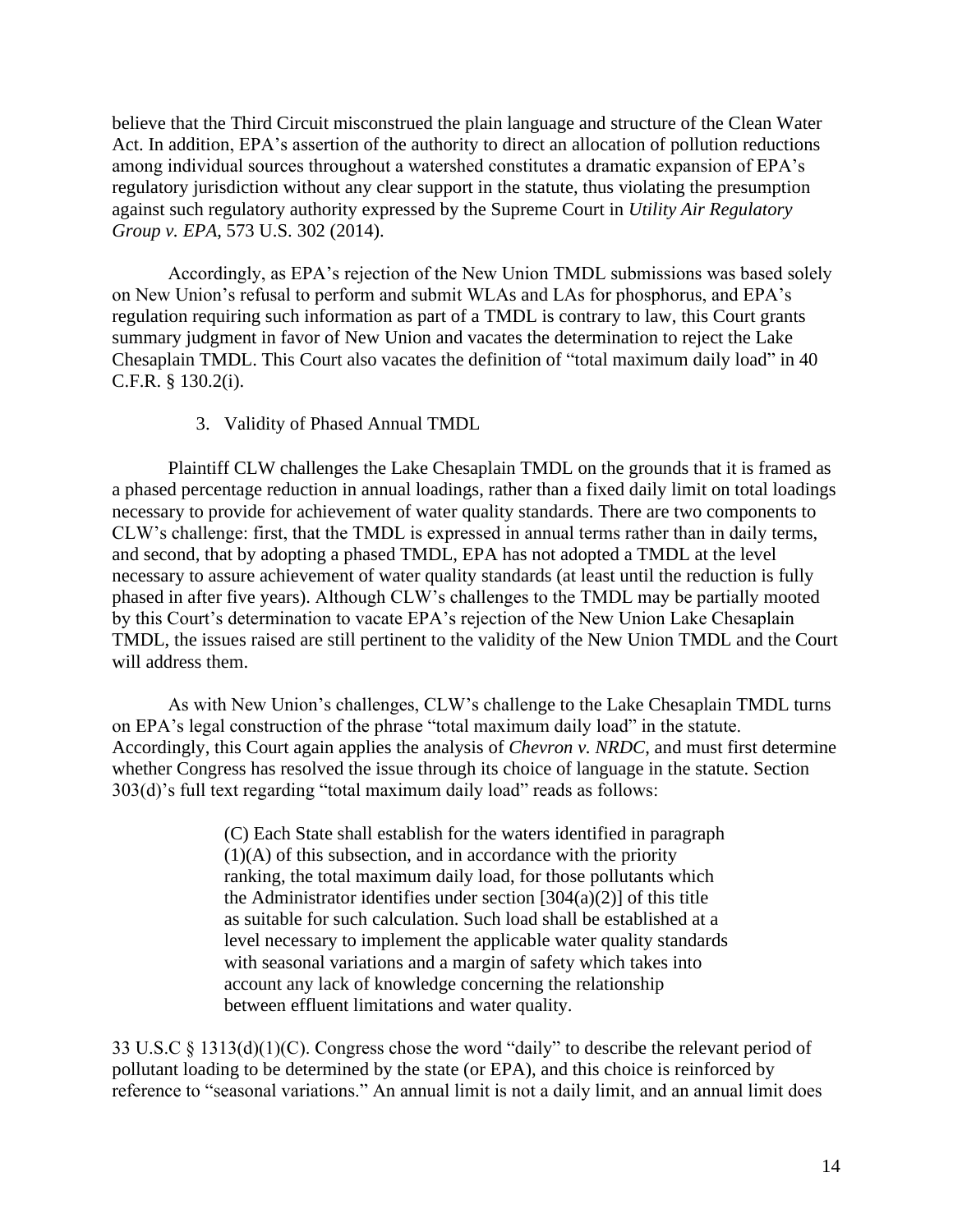not allow for seasonal variations. Accordingly, this issue is resolved by the plain meaning of the statute, and EPA's contrary interpretation is contrary to law under *Chevron* step one. *Accord Friends of Earth, Inc. v. EPA*, 446 F.3d 140, 144 (D.C. Cir. 2006); *contra NRDC v. Muszynski*, 268 F.3d. 91, 98 (2d Cir. 2001); *Am. Farm Bureau Fed'n v. EPA*, 792 F.3d at 297.

EPA's construction of the phrase "total maximum daily load" to allow for a phased percentage reduction in phosphorus loadings likewise contradicts the plain meaning and structure of the CWA. A "total maximum daily load" does not mean a percentage reduction in loadings. *See NRDC v. EPA*, 301 F. Supp. 3d 133 (D.D.C. 2018). Likewise, the clear intent of section 303(d)'s direction to calculate a "total maximum daily load . . . at a level necessary to implement the applicable water quality standards with seasonal variations and a margin of safety," does not admit of a loading standard that will not achieve water quality standards until five years hence. This reading is reinforced by the direction of CWA  $\S 301(b)(1)(C)$  that "there shall be achieved. . . not later than July 1, 1977, any more stringent limitation, including those necessary to meet water quality standards, treatment standards, or schedules of compliance, established pursuant to any State law or regulations." 33 U.S.C. § 1311(b)(1)(C). The TMDL calculation is clearly designed to form the basis of section 301(b)(1)(C) effluent limitations on point sources; indeed the section 303(e) planning process for state implementation of TMDLs specifically cross references section 301(b). CWA § 303(e)(3)(A), 33 U.S.C. § 1313(e)(3)(A). The July 1, 1977 deadline for achievement of effluent limitations is a hard deadline that may not be extended by administrative action. *See Bethlehem Steel Corp. v. Train,* 544 F.2d 657, 661 (3d Cir. 1976). EPA may not, in effect, grant a five-year extension for achievement of water quality standards when the statutory deadline has long since passed.

Accordingly, this Court grants summary judgment in favor of plaintiff CLW on its challenge to the EPA TMDL.

> 4. Validity of Wasteload Allocation Credits Based on Assumed Nonpoint Source BMPs

As noted, the EPA regulation governing wasteload allocations specifically allows a credit against the total maximum daily load for loading reductions achieved through BMPs: "If Best Management Practices (BMPs) or other nonpoint source pollution controls make more stringent load allocations practicable, then wasteload allocations can be made less stringent." 40 C.F.R. § 130.2(i). CLW argues that in order to take credit for nonpoint source BMP pollutant loading reductions, there must be a "reasonable assurance" that the reductions will in fact be achieved, citing to a 1991 EPA guidance document. EPA, Guidance for Water Quality Based Decisions: The TMDL Process (1991).

As EPA's calculation of wasteload and load allocations is a matter of EPA applying its regulatory standards to the record before the agency, this Court applies the highly deferential "arbitrary and capricious" standard of review and must not substitute its judgment for that of the agency. *See Citizens to Preserve Overton Park, Inc. v. Volpe*, 401 U.S. 402, 416 (1971); *City of New York v. Shalala*, 34 F.3d 1161, 1167 (2d Cir. 1994). Rather, this Court must simply consider whether the agency considered the relevant factors and gave a reasonable basis for its decision.